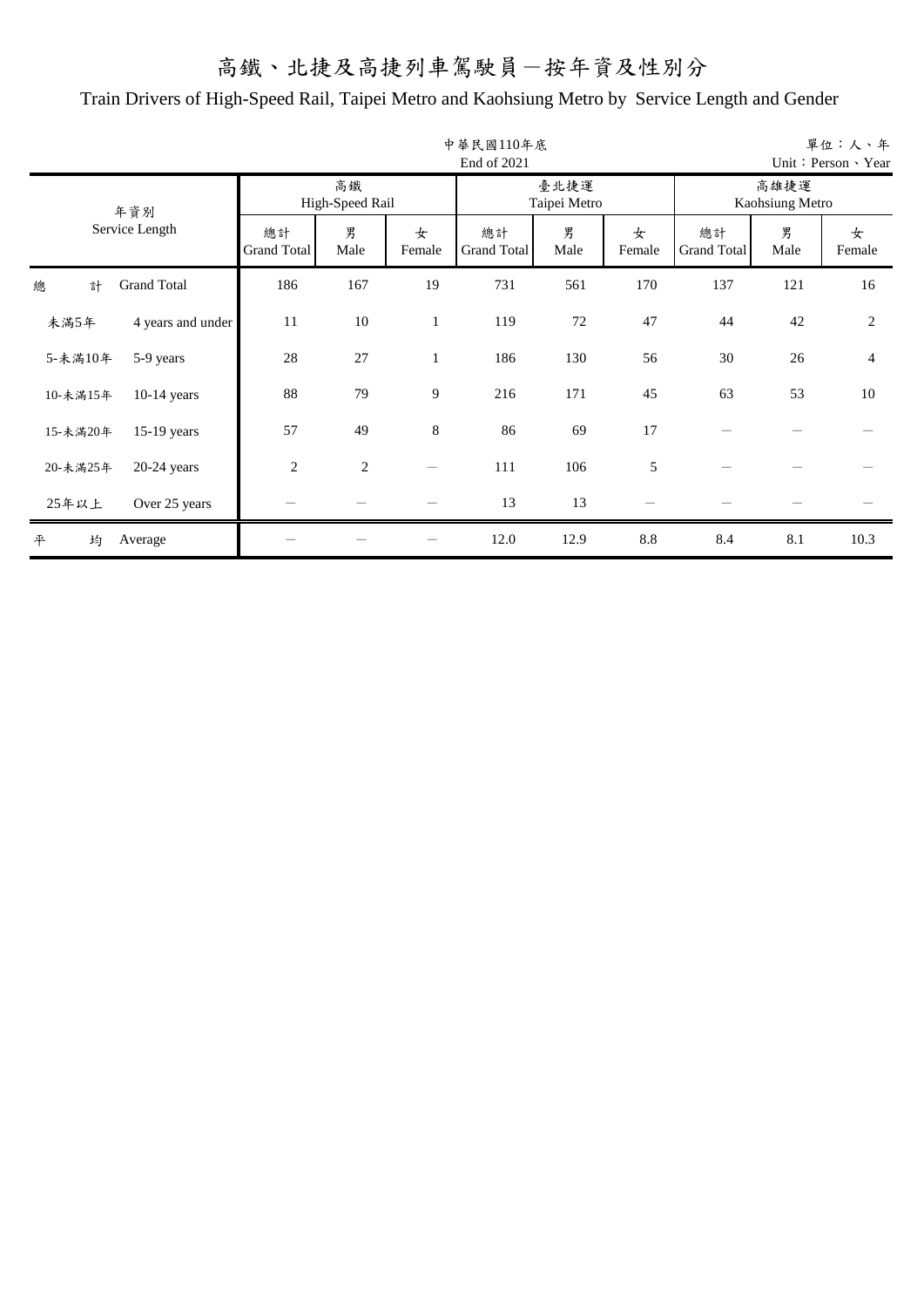|          |                    |                          |                       |                | 中華民國109年底<br>End of 2020 |                      |                |                          |                         | 單位:人、年<br>Unit: Person 、 Year |
|----------|--------------------|--------------------------|-----------------------|----------------|--------------------------|----------------------|----------------|--------------------------|-------------------------|-------------------------------|
|          | 年資別                |                          | 高鐵<br>High-Speed Rail |                |                          | 臺北捷運<br>Taipei Metro |                |                          | 高雄捷運<br>Kaohsiung Metro |                               |
|          | Service Length     | 總計<br><b>Grand Total</b> | 男<br>Male             | 女<br>Female    | 總計<br>Grand Total        | 男<br>Male            | 女<br>Female    | 總計<br><b>Grand Total</b> | 男<br>Male               | 女<br>Female                   |
| 總<br>計   | <b>Grand Total</b> | 192                      | 170                   | 22             | 735                      | 566                  | 169            | 142                      | 126                     | 16                            |
| 未滿5年     | 4 years and under  | 26                       | 24                    | $\mathfrak{2}$ | 114                      | 70                   | 44             | 50                       | 48                      | $\overline{2}$                |
| 5-未滿10年  | 5-9 years          | 21                       | 20                    | 1              | 236                      | 162                  | 74             | 43                       | 37                      | 6                             |
| 10-未滿15年 | $10-14$ years      | 116                      | 99                    | 17             | 208                      | 170                  | 38             | 49                       | 41                      | 8                             |
| 15-未滿20年 | $15-19$ years      | 28                       | 26                    | $\mathfrak{2}$ | 61                       | 52                   | 9              |                          |                         |                               |
| 20-未滿25年 | $20-24$ years      |                          | 1                     |                | 113                      | 109                  | $\overline{4}$ |                          |                         |                               |
| 25年以上    | Over 25 years      |                          |                       |                | 3                        | 3                    |                |                          |                         |                               |
| 均<br>平   | Average            |                          |                       |                | 11.1                     | 12.0                 | $\rm 8.0$      | 7.6                      | 7.3                     | 9.3                           |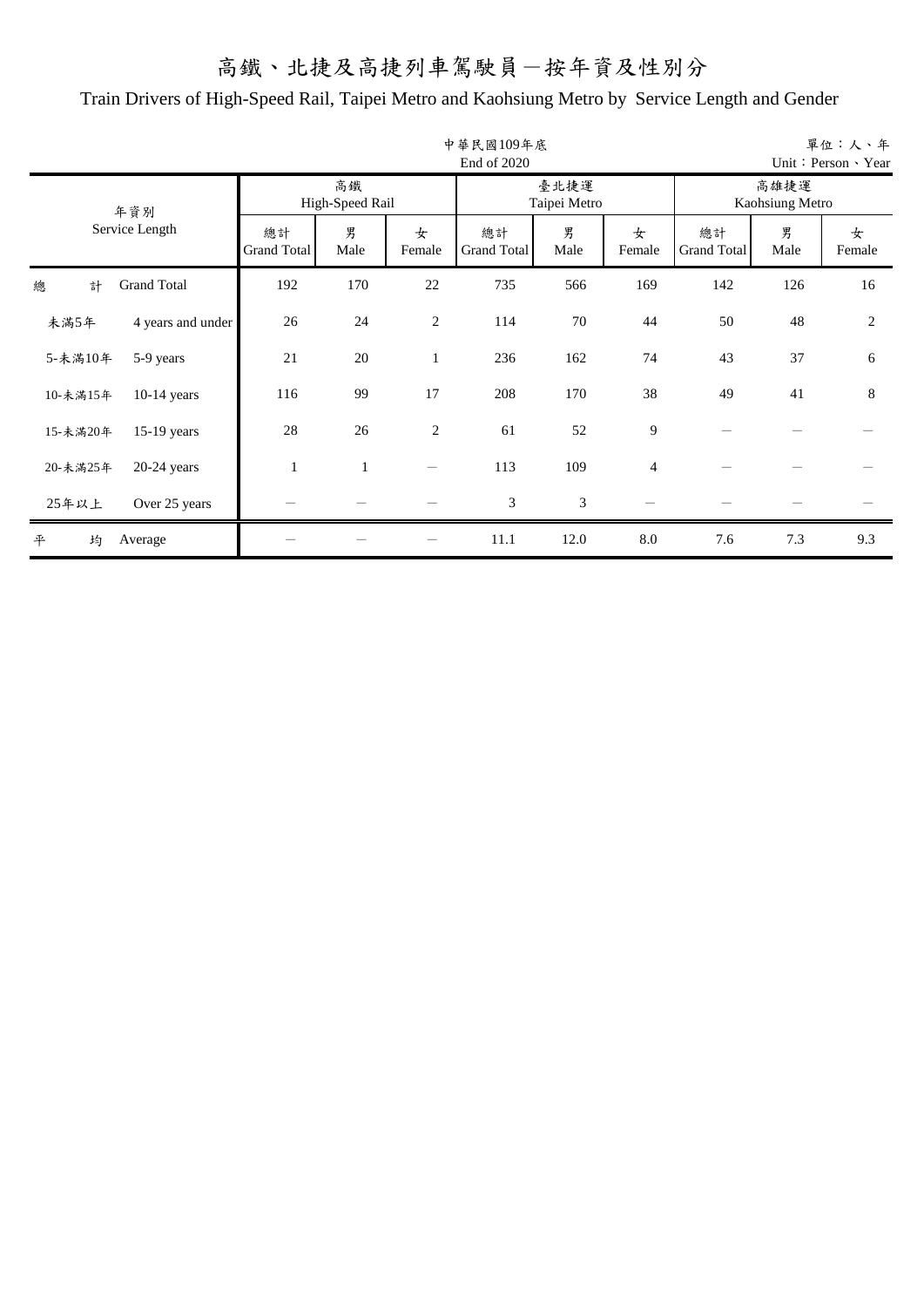|          |                    |                          |                       |                | 中華民國108年底<br>End of 2019 |                      |             |                          |                         | 單位:人、年<br>Unit: Person 、 Year |
|----------|--------------------|--------------------------|-----------------------|----------------|--------------------------|----------------------|-------------|--------------------------|-------------------------|-------------------------------|
|          | 年資別                |                          | 高鐵<br>High-Speed Rail |                |                          | 臺北捷運<br>Taipei Metro |             |                          | 高雄捷運<br>Kaohsiung Metro |                               |
|          | Service Length     | 總計<br><b>Grand Total</b> | 男<br>Male             | 女<br>Female    | 總計<br>Grand Total        | 男<br>Male            | 女<br>Female | 總計<br><b>Grand Total</b> | 男<br>Male               | 女<br>Female                   |
| 總<br>計   | <b>Grand Total</b> | 185                      | 164                   | 21             | 724                      | 561                  | 163         | 145                      | 129                     | 16                            |
| 未滿5年     | 4 years and under  | 27                       | 25                    | $\mathfrak{2}$ | 139                      | 88                   | 51          | 54                       | 53                      | 1                             |
| 5-未満10年  | 5-9 years          | 15                       | 14                    | $\mathbf{1}$   | 287                      | 205                  | 82          | 39                       | 31                      | 8                             |
| 10-未滿15年 | $10-14$ years      | 115                      | 98                    | 17             | 140                      | 119                  | 21          | 52                       | 45                      | 7                             |
| 15-未滿20年 | $15-19$ years      | 28                       | 27                    | $\mathbf{1}$   | 68                       | 60                   | $\,8\,$     |                          |                         |                               |
| 20-未滿25年 | $20-24$ years      |                          |                       |                | 90                       | 89                   | 1           |                          |                         |                               |
| 25年以上    | Over 25 years      |                          |                       |                |                          |                      |             |                          |                         |                               |
| 均<br>平   | Average            |                          | 11.4                  | 11.5           | 10.4                     | 11.3                 | 7.3         | 7.3                      | 7.0                     | 9.3                           |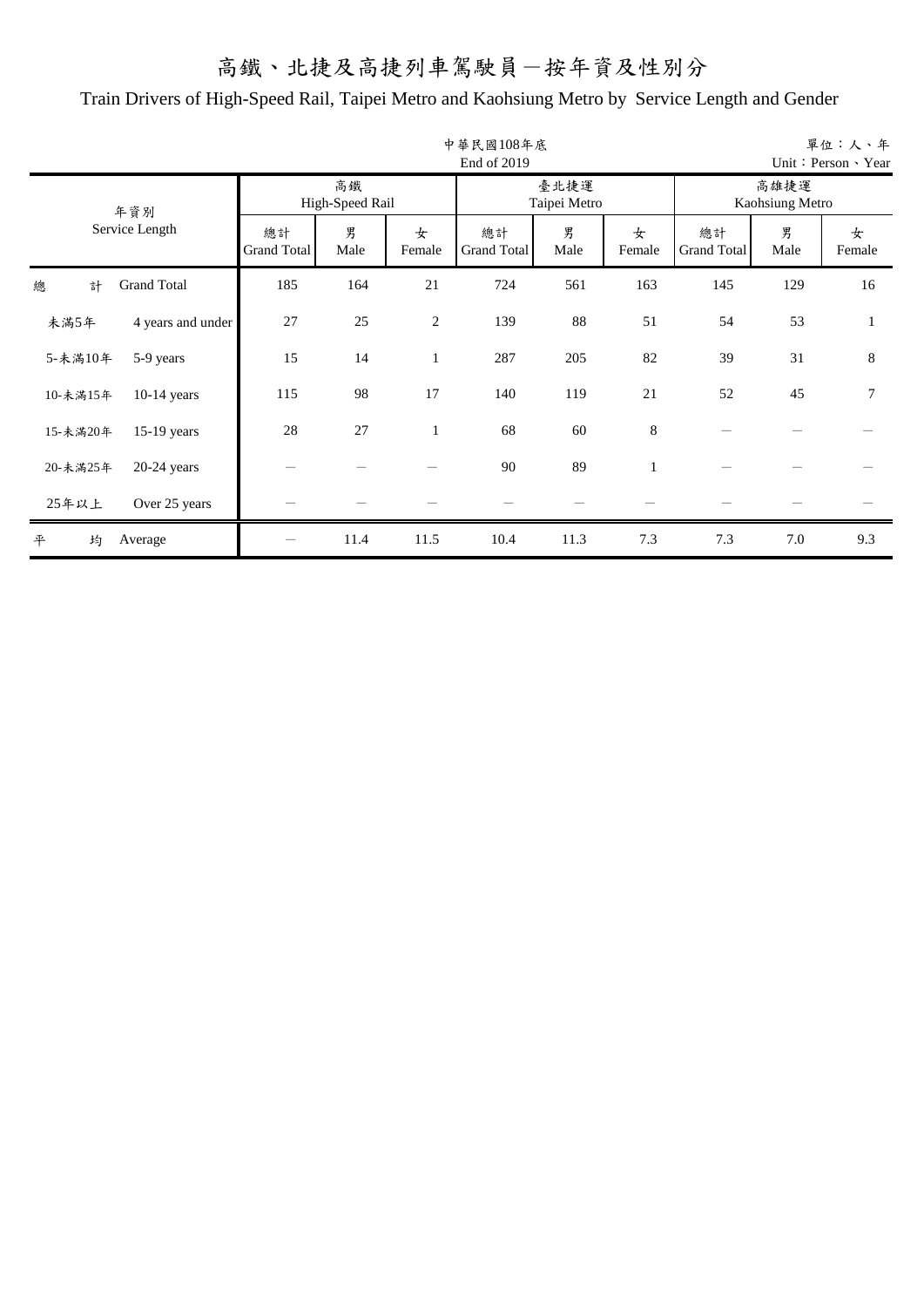|          |                    |                          |                       |                | 中華民國107年底<br>End of 2018 |                      |             |                          |                         | 單位:人、年<br>Unit: Person 、 Year |
|----------|--------------------|--------------------------|-----------------------|----------------|--------------------------|----------------------|-------------|--------------------------|-------------------------|-------------------------------|
|          | 年資別                |                          | 高鐵<br>High-Speed Rail |                |                          | 臺北捷運<br>Taipei Metro |             |                          | 高雄捷運<br>Kaohsiung Metro |                               |
|          | Service Length     | 總計<br><b>Grand Total</b> | 男<br>Male             | 女<br>Female    | 總計<br>Grand Total        | 男<br>Male            | 女<br>Female | 總計<br><b>Grand Total</b> | 男<br>Male               | 女<br>Female                   |
| 總<br>計   | <b>Grand Total</b> | 179                      | 158                   | 21             | 730                      | 571                  | 159         | 149                      | 131                     | 18                            |
| 未滿5年     | 4 years and under  | 22                       | 20                    | $\mathfrak{2}$ | 154                      | 96                   | 58          | 56                       | 55                      | 1                             |
| 5-未満10年  | 5-9 years          | 11                       | 10                    | $\mathbf{1}$   | 279                      | 208                  | 71          | 36                       | 27                      | 9                             |
| 10-未滿15年 | $10-14$ years      | 125                      | 108                   | 17             | 148                      | 124                  | 24          | 57                       | 49                      | 8                             |
| 15-未滿20年 | 15-19 years        | 21                       | 20                    | $\mathbf{1}$   | 105                      | 99                   | 6           |                          |                         |                               |
| 20-未滿25年 | $20-24$ years      |                          |                       |                | 44                       | 44                   |             |                          |                         |                               |
| 25年以上    | Over 25 years      |                          |                       |                |                          |                      |             |                          |                         |                               |
| 均<br>平   | Average            | 10.9                     | 10.9                  | 10.6           | 9.9                      | 10.8                 | 6.8         | 6.7                      | 6.5                     | 8.5                           |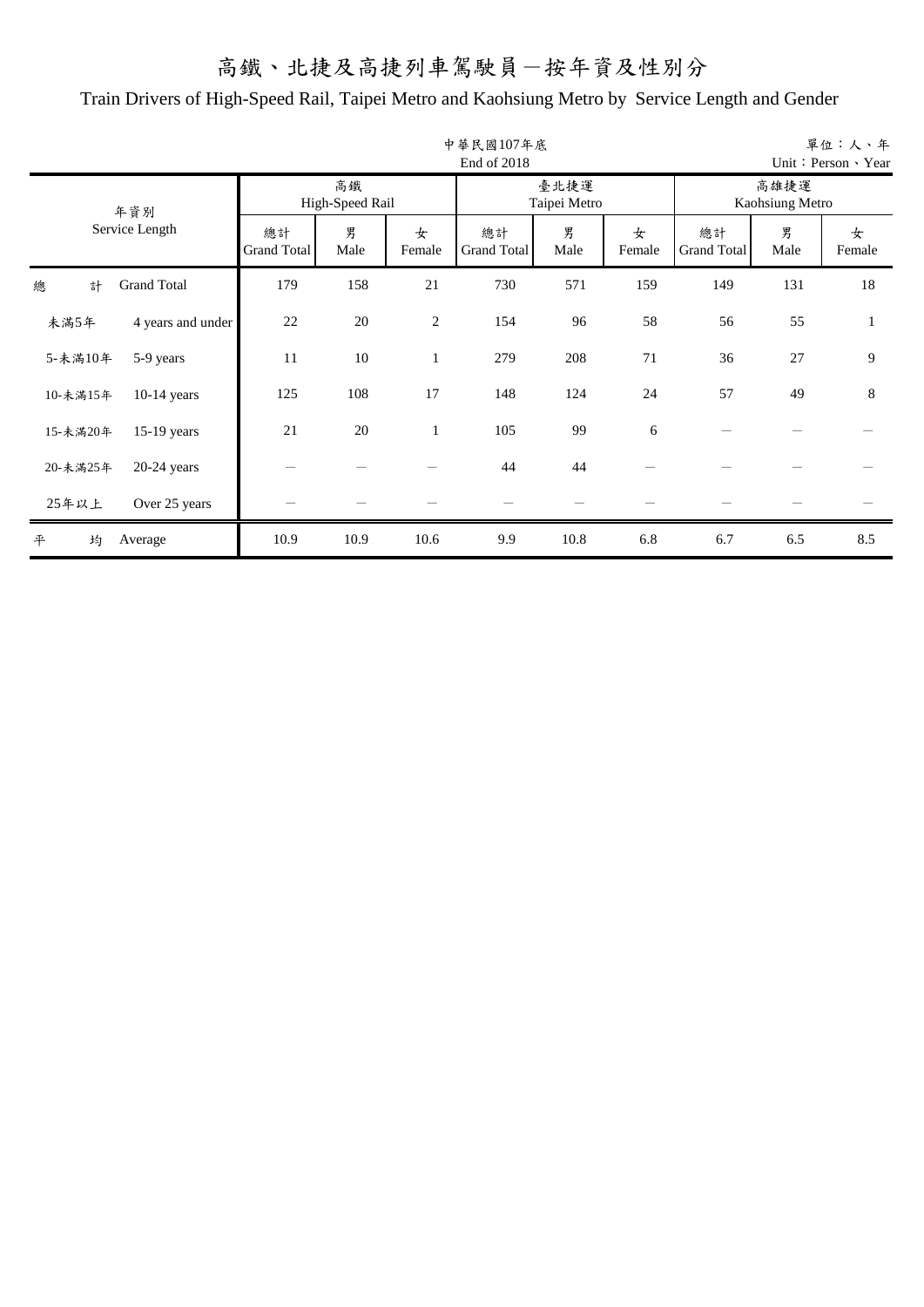|          |                    |                   |                       |              | 中華民國106年底<br>End of 2017 |                      |             |                          |           | 單位:人、年<br>Unit: Person 、 Year |  |
|----------|--------------------|-------------------|-----------------------|--------------|--------------------------|----------------------|-------------|--------------------------|-----------|-------------------------------|--|
|          | 年資別                |                   | 高鐵<br>High-Speed Rail |              |                          | 臺北捷運<br>Taipei Metro |             | 高雄捷運<br>Kaohsiung Metro  |           |                               |  |
|          | Service Length     | 總計<br>Grand Total | 男<br>Male             | 女<br>Female  | 總計<br>Grand Total        | 男<br>Male            | 女<br>Female | 總計<br><b>Grand Total</b> | 男<br>Male | 女<br>Female                   |  |
| 總<br>計   | <b>Grand Total</b> | 183               | 163                   | 20           | 744                      | 582                  | 162         | 153                      | 133       | 20                            |  |
| 未滿5年     | 4 years and under  | 21                | 20                    | $\mathbf{1}$ | 225                      | 152                  | 73          | 60                       | 55        | 5                             |  |
| 5-未満10年  | 5-9 years          | 21                | 15                    | 6            | 231                      | 171                  | 60          | 50                       | 41        | 9                             |  |
| 10-未滿15年 | $10-14$ years      | 138               | 125                   | 13           | 140                      | 117                  | 23          | 43                       | 37        | 6                             |  |
| 15-未滿20年 | 15-19 years        | 3                 | 3                     |              | 129                      | 123                  | 6           |                          |           |                               |  |
| 20-未滿25年 | $20-24$ years      |                   |                       |              | 19                       | 19                   |             |                          |           |                               |  |
| 25年以上    | Over 25 years      |                   |                       |              |                          |                      |             |                          |           |                               |  |
| 均<br>平   | Average            | 10.3              | 10.3                  | 10.2         | 9.0                      | 9.9                  | 6.1         | 6.4                      | 6.2       | 7.6                           |  |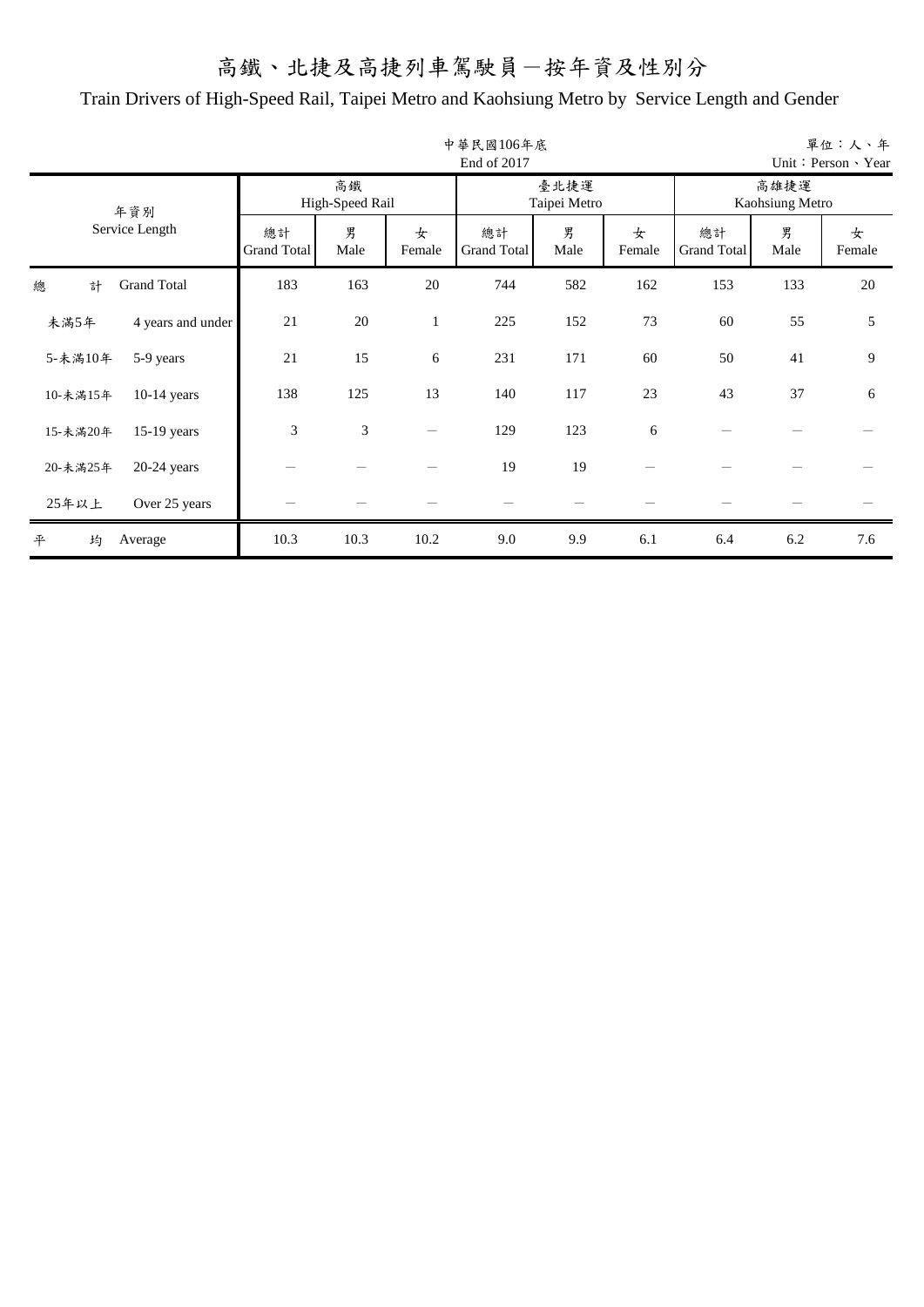|          |                    |                   |                       |              | 中華民國105年底<br>End of 2016 |                      |             |                          |                         | 單位:人、年<br>Unit: Person 、 Year |
|----------|--------------------|-------------------|-----------------------|--------------|--------------------------|----------------------|-------------|--------------------------|-------------------------|-------------------------------|
|          | 年資別                |                   | 高鐵<br>High-Speed Rail |              |                          | 臺北捷運<br>Taipei Metro |             |                          | 高雄捷運<br>Kaohsiung Metro |                               |
|          | Service Length     | 總計<br>Grand Total | 男<br>Male             | 女<br>Female  | 總計<br>Grand Total        | 男<br>Male            | 女<br>Female | 總計<br><b>Grand Total</b> | 男<br>Male               | 女<br>Female                   |
| 總<br>計   | <b>Grand Total</b> | 181               | 162                   | 19           | 719                      | 574                  | 145         | 150                      | 129                     | 21                            |
| 未滿5年     | 4 years and under  | 23                | 22                    | $\mathbf{1}$ | 231                      | 165                  | 66          | 59                       | 54                      | 5                             |
| 5-未満10年  | 5-9 years          | 98                | 88                    | 10           | 248                      | 194                  | 54          | 89                       | 73                      | 16                            |
| 10-未滿15年 | $10-14$ years      | 58                | 50                    | $\,8\,$      | 104                      | 86                   | 18          | $\overline{2}$           | 2                       |                               |
| 15-未滿20年 | $15-19$ years      | $\overline{2}$    | $\overline{2}$        |              | 122                      | 115                  | 7           |                          |                         |                               |
| 20-未滿25年 | $20-24$ years      |                   |                       |              | 14                       | 14                   |             |                          |                         |                               |
| 25年以上    | Over 25 years      |                   |                       |              |                          |                      |             |                          |                         |                               |
| 均<br>平   | Average            | 9.0               | 9.0                   | 9.3          | 8.5                      | 9.1                  | 6.0         | 5.6                      | 5.4                     | 6.6                           |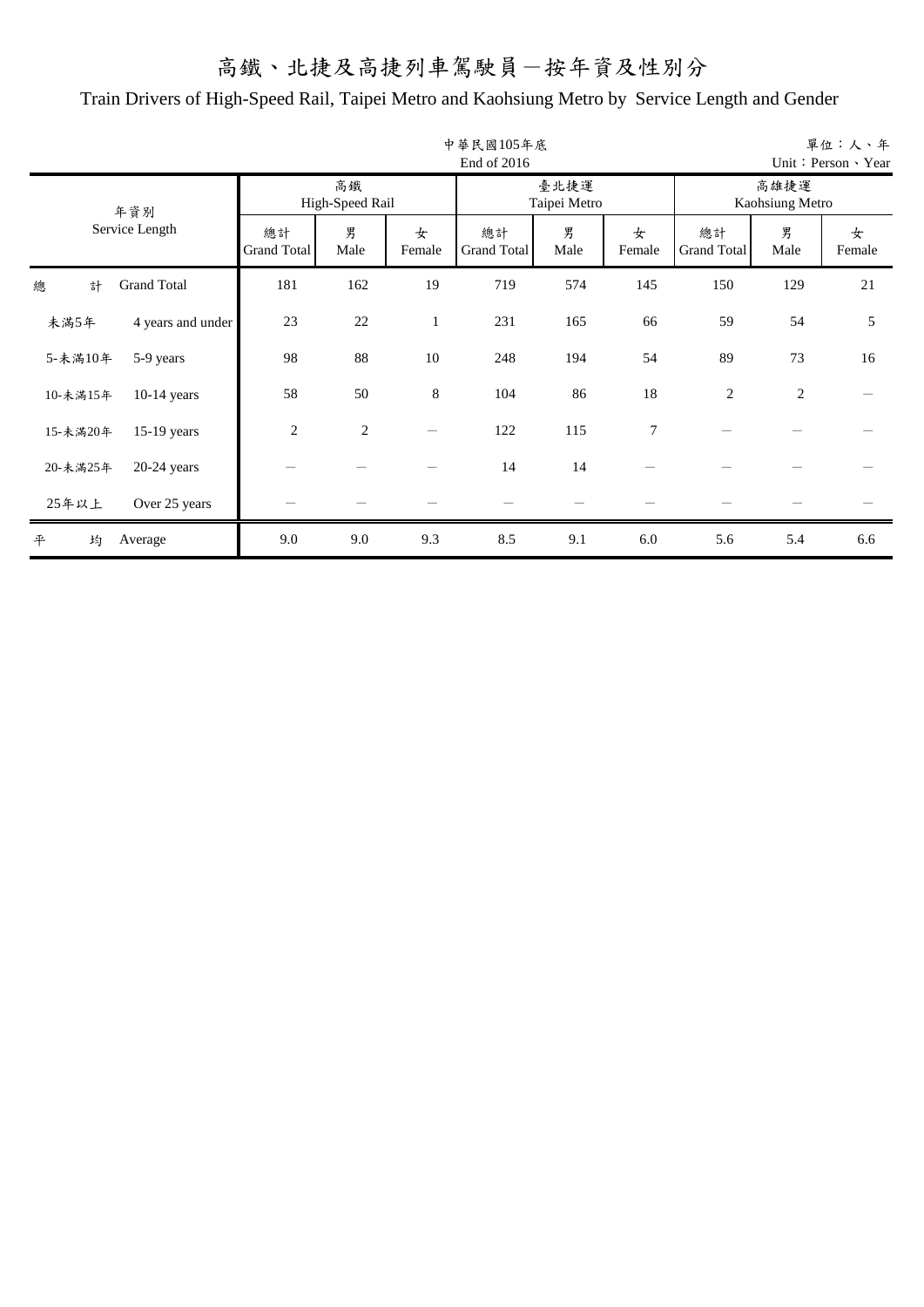|          |                    |                   |                       |                          | 中華民國104年底<br>End of 2015 |                      |                |                          |                         | 單位:人、年<br>Unit: Person 、 Year |
|----------|--------------------|-------------------|-----------------------|--------------------------|--------------------------|----------------------|----------------|--------------------------|-------------------------|-------------------------------|
|          | 年資別                |                   | 高鐵<br>High-Speed Rail |                          |                          | 臺北捷運<br>Taipei Metro |                |                          | 高雄捷運<br>Kaohsiung Metro |                               |
|          | Service Length     | 總計<br>Grand Total | 男<br>Male             | 女<br>Female              | 總計<br><b>Grand Total</b> | 男<br>Male            | 女<br>Female    | 總計<br><b>Grand Total</b> | 男<br>Male               | 女<br>Female                   |
| 總<br>計   | <b>Grand Total</b> | 157               | 139                   | 18                       | 751                      | 599                  | 152            | 172                      | 152                     | 20                            |
| 未滿5年     | 4 years and under  | 7                 | 7                     | $\overline{\phantom{0}}$ | 310                      | 219                  | 91             | 87                       | 87                      |                               |
| 5-未満10年  | 5-9 years          | 118               | 102                   | 16                       | 238                      | 191                  | 47             | 85                       | 65                      | 20                            |
| 10-未滿15年 | $10-14$ years      | 31                | 29                    | $\overline{2}$           | 77                       | 67                   | 10             |                          |                         |                               |
| 15-未滿20年 | $15-19$ years      |                   | $\mathbf{1}$          |                          | 123                      | 119                  | $\overline{4}$ |                          |                         |                               |
| 20-未滿25年 | $20-24$ years      |                   |                       |                          | 3                        | 3                    |                |                          |                         |                               |
| 25年以上    | Over 25 years      |                   |                       |                          |                          |                      |                |                          |                         |                               |
| 均<br>平   | Average            | 9.1               | 9.1                   | 8.9                      | 7.4                      | 8.1                  | 5.0            | 4.6                      | 4.5                     | 5.4                           |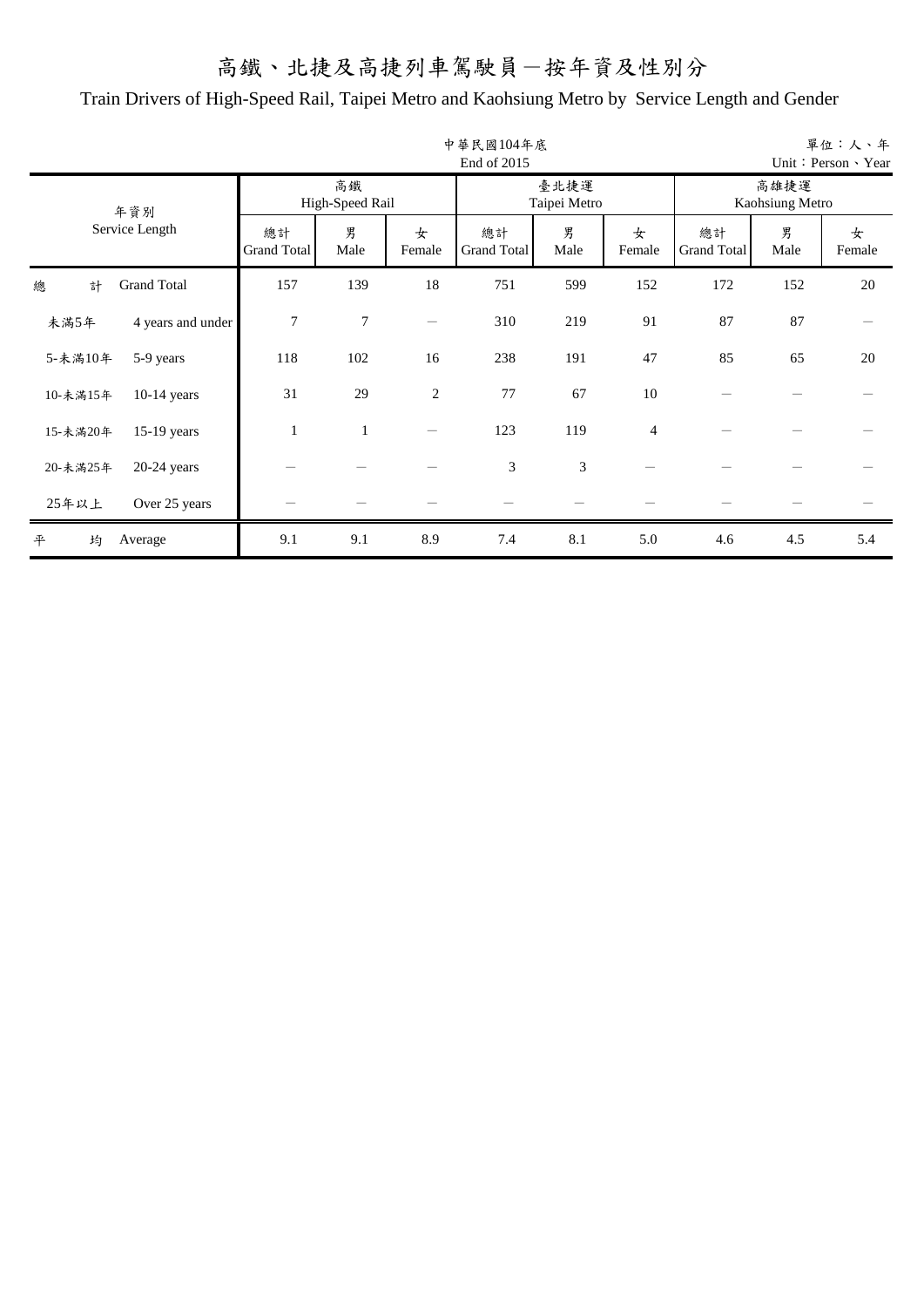|          |                    |                          |                       |             | 中華民國103年底<br>End of 2014 |                      |             |                          |                         | 單位:人、年<br>Unit: Person > Year |
|----------|--------------------|--------------------------|-----------------------|-------------|--------------------------|----------------------|-------------|--------------------------|-------------------------|-------------------------------|
|          | 年資別                |                          | 高鐵<br>High-Speed Rail |             |                          | 臺北捷運<br>Taipei Metro |             |                          | 高雄捷運<br>Kaohsiung Metro |                               |
|          | Service Length     | 總計<br><b>Grand Total</b> | 男<br>Male             | 女<br>Female | 總計<br>Grand Total        | 男<br>Male            | 女<br>Female | 總計<br><b>Grand Total</b> | 男<br>Male               | 女<br>Female                   |
| 總<br>計   | <b>Grand Total</b> | 138                      | 122                   | 16          | 733                      | 585                  | 148         | 155                      | 134                     | 21                            |
| 未滿5年     | 4 years and under  | $\overline{4}$           | $\overline{4}$        |             | 378                      | 269                  | 109         | 77                       | 65                      | 12                            |
| 5-未滿10年  | 5-9 years          | 103                      | 87                    | 16          | 171                      | 144                  | 27          | 78                       | 69                      | 9                             |
| 10-未滿15年 | $10-14$ years      | 31                       | 31                    |             | 89                       | 78                   | 11          |                          |                         |                               |
| 15-未滿20年 | $15-19$ years      |                          |                       |             | 95                       | 94                   | 1           |                          |                         |                               |
| 20-未滿25年 | $20-24$ years      |                          |                       |             |                          |                      |             |                          |                         |                               |
| 25年以上    | Over 25 years      |                          |                       |             |                          |                      |             |                          |                         |                               |
| 均<br>平   | Average            | 8.4                      | 8.4                   | 7.8         | 6.9                      | 7.5                  | 4.5         | 4.9                      | 4.9                     | 4.7                           |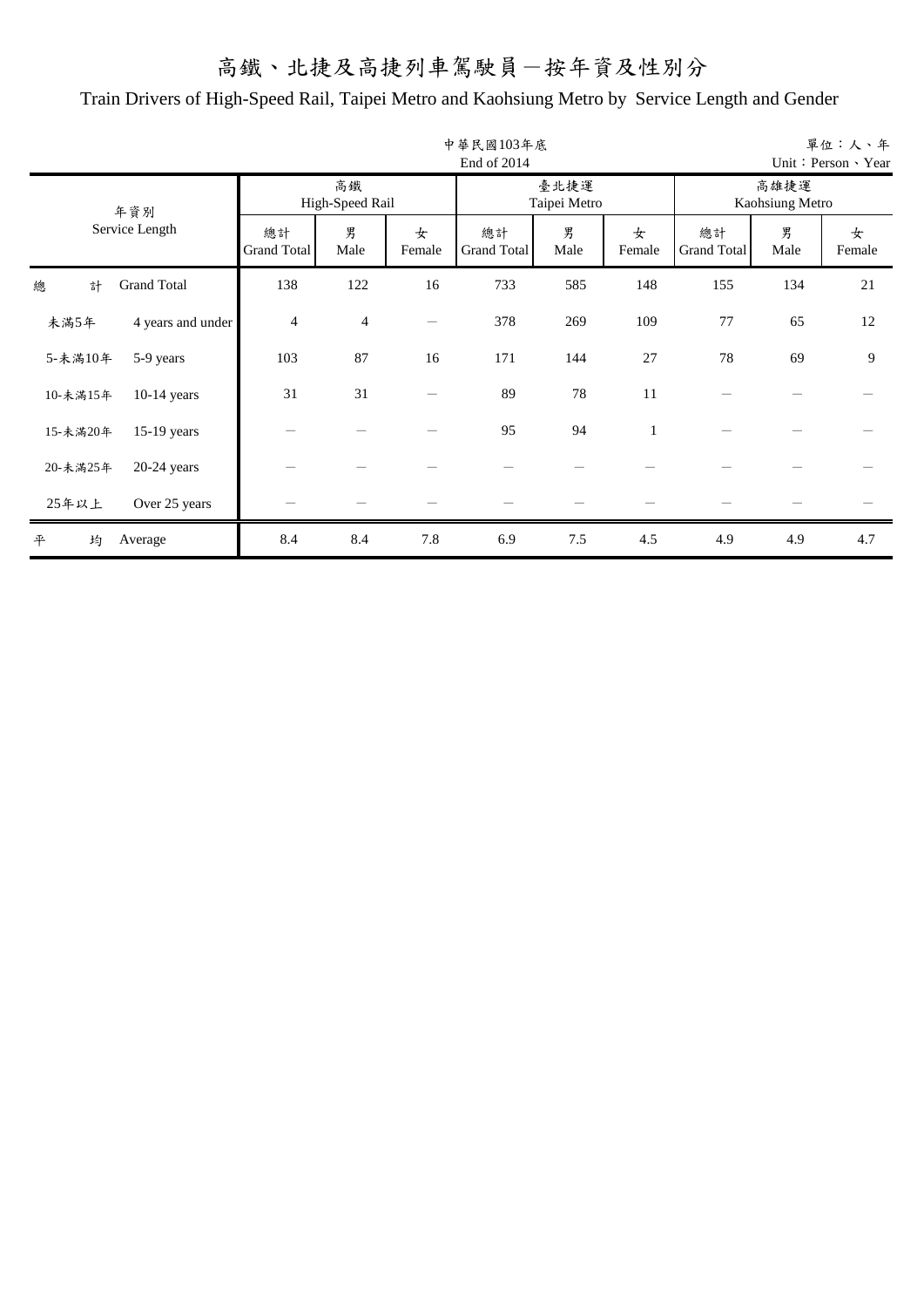|          |                    |                          |                       |              | 中華民國102年底<br>End of 2013 |                      |             |                          |                         | 單位:人、年<br>Unit: Person 、 Year |
|----------|--------------------|--------------------------|-----------------------|--------------|--------------------------|----------------------|-------------|--------------------------|-------------------------|-------------------------------|
|          | 年資別                |                          | 高鐵<br>High-Speed Rail |              |                          | 臺北捷運<br>Taipei Metro |             |                          | 高雄捷運<br>Kaohsiung Metro |                               |
|          | Service Length     | 總計<br><b>Grand Total</b> | 男<br>Male             | 女<br>Female  | 總計<br>Grand Total        | 男<br>Male            | 女<br>Female | 總計<br><b>Grand Total</b> | 男<br>Male               | 女<br>Female                   |
| 計<br>總   | <b>Grand Total</b> | 135                      | 120                   | 15           | 704                      | 560                  | 144         | 152                      | 129                     | 23                            |
| 未滿5年     | 4 years and under  | 1                        |                       | $\mathbf{1}$ | 359                      | 255                  | 104         | 71                       | 59                      | 12                            |
| 5-未滿10年  | 5-9 years          | 109                      | 95                    | 14           | 180                      | 150                  | 30          | 81                       | 70                      | 11                            |
| 10-未滿15年 | $10-14$ years      | 25                       | 25                    |              | 119                      | 109                  | 10          |                          |                         |                               |
| 15-未滿20年 | 15-19 years        |                          |                       |              | 46                       | 46                   |             |                          |                         |                               |
| 20-未滿25年 | $20-24$ years      |                          |                       |              |                          |                      |             |                          |                         |                               |
| 25年以上    | Over 25 years      |                          |                       |              |                          |                      |             |                          |                         |                               |
| 均<br>平   | Average            | 7.6                      | 7.7                   | 6.8          | 6.4                      | 7.0                  | 4.1         | 4.2                      | 4.3                     | 3.9                           |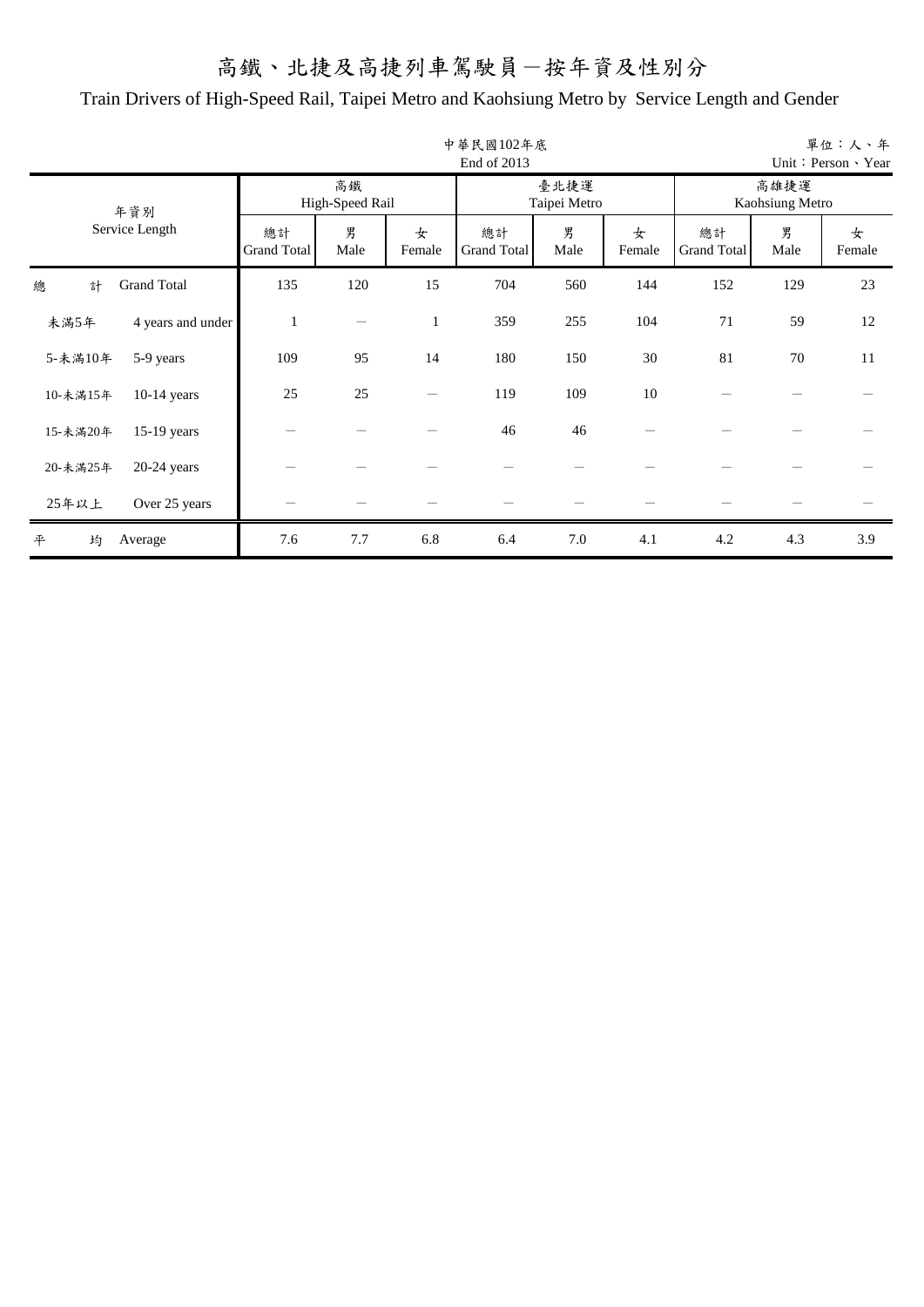|          |                    |                          |                       |             | 中華民國101年底<br>End of 2012 |                      |             |                   |                         | 單位:人、年<br>Unit: Person > Year |
|----------|--------------------|--------------------------|-----------------------|-------------|--------------------------|----------------------|-------------|-------------------|-------------------------|-------------------------------|
|          | 年資別                |                          | 高鐵<br>High-Speed Rail |             |                          | 臺北捷運<br>Taipei Metro |             |                   | 高雄捷運<br>Kaohsiung Metro |                               |
|          | Service Length     | 總計<br><b>Grand Total</b> | 男<br>Male             | 女<br>Female | 總計<br>Grand Total        | 男<br>Male            | 女<br>Female | 總計<br>Grand Total | 男<br>Male               | 女<br>Female                   |
| 總<br>計   | <b>Grand Total</b> | 139                      | 128                   | 11          | 650                      | 520                  | 130         | 145               | 123                     | 22                            |
| 未滿5年     | 4 years and under  | 91                       | 83                    | $\,8\,$     | 312                      | 220                  | 92          | 80                | 66                      | 14                            |
| 5-未滿10年  | 5-9 years          | 48                       | 45                    | 3           | 175                      | 146                  | 29          | 65                | 57                      | 8                             |
| 10-未滿15年 | $10-14$ years      |                          |                       |             | 144                      | 135                  | 9           |                   |                         |                               |
| 15-未滿20年 | 15-19 years        |                          |                       |             | 19                       | 19                   |             |                   |                         |                               |
| 20-未滿25年 | $20-24$ years      |                          |                       |             |                          |                      |             |                   |                         |                               |
| 25年以上    | Over 25 years      |                          |                       |             |                          |                      |             |                   |                         |                               |
| 均<br>平   | Average            | 4.4                      | 4.4                   | 3.9         | 6.2                      | 6.8                  | 3.9         | 3.7               | 3.7                     | 3.5                           |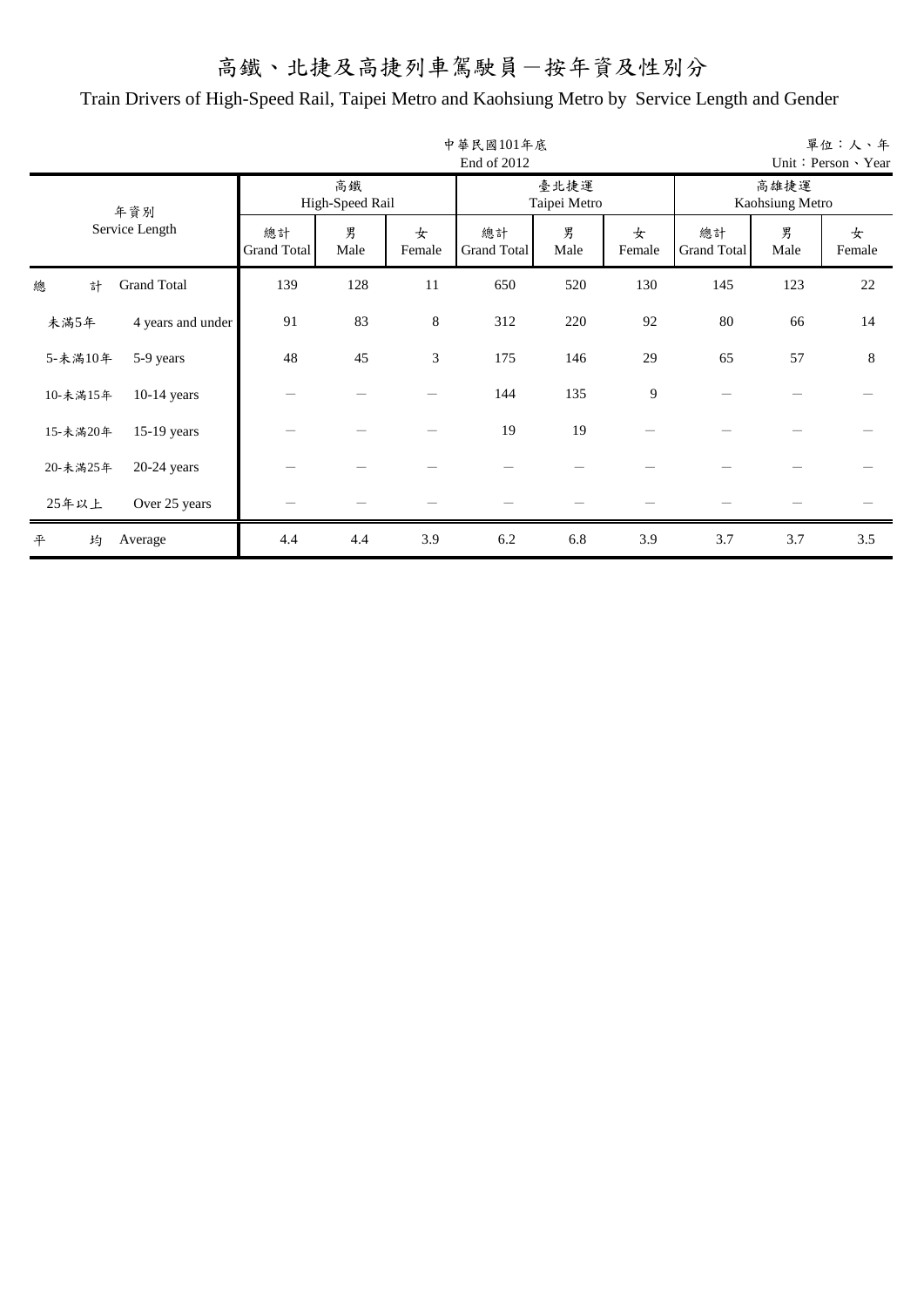|          |                    |                          |                       |             | 中華民國100年底<br>End of 2011 |                      |             |                          |                         | 單位:人、年<br>Unit: Person > Year |
|----------|--------------------|--------------------------|-----------------------|-------------|--------------------------|----------------------|-------------|--------------------------|-------------------------|-------------------------------|
|          | 年資別                |                          | 高鐵<br>High-Speed Rail |             |                          | 臺北捷運<br>Taipei Metro |             |                          | 高雄捷運<br>Kaohsiung Metro |                               |
|          | Service Length     | 總計<br><b>Grand Total</b> | 男<br>Male             | 女<br>Female | 總計<br>Grand Total        | 男<br>Male            | 女<br>Female | 總計<br><b>Grand Total</b> | 男<br>Male               | 女<br>Female                   |
| 總<br>計   | <b>Grand Total</b> | 146                      | 133                   | 13          | 618                      | 502                  | 116         | 135                      | 114                     | 21                            |
| 未滿5年     | 4 years and under  | 146                      | 133                   | 13          | 342                      | 257                  | 85          | 134                      | 113                     | 21                            |
| 5-未滿10年  | 5-9 years          |                          |                       |             | 127                      | 104                  | 23          | $\mathbf{1}$             | $\mathbf{1}$            |                               |
| 10-未滿15年 | $10-14$ years      |                          |                       |             | 135                      | 127                  | 8           |                          |                         |                               |
| 15-未滿20年 | $15-19$ years      |                          |                       |             | 14                       | 14                   |             |                          |                         |                               |
| 20-未滿25年 | $20-24$ years      |                          |                       |             |                          |                      |             |                          |                         |                               |
| 25年以上    | Over 25 years      |                          |                       |             |                          |                      |             |                          |                         |                               |
| 均<br>平   | Average            | 3.4                      | 3.5                   | 2.2         | 5.7                      | 6.2                  | 3.4         | 2.9                      | 2.9                     | 2.8                           |